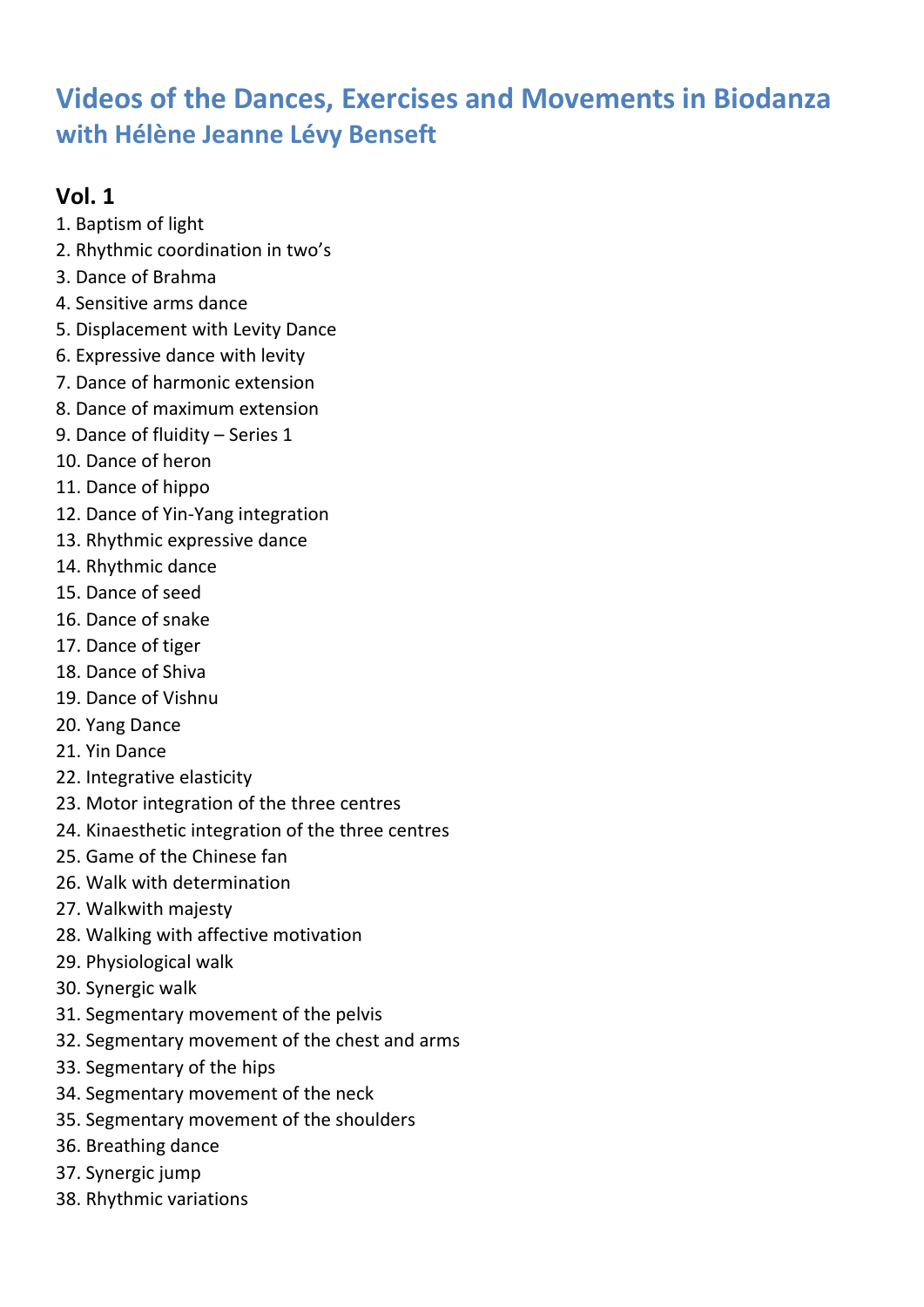## **Vol. 2**

- 1. Accompany the other's growing (previously named « Blossoming »)
- 2. Dance of harmonic opposition
- 3. Dance of harmonic opposition (variation)
- 4. Dance with minimum contact
- 5. Dance of friendship
- 6. Dance of the seed in two's
- 7. Dance of transport heart to heart
- 8. Giving and receiving containment in two's
- 9. To give and receive a flower
- 10. Segmentary movement of chest and arms, in two's
- 11. Segmentary movement of the shoulders in two's
- 12. Segmentary movement of the pelvis in two's
- 13. Segmentary movement of the neck in two's
- 14. Affective protection by caressing the chest and the arms
- 15. Regression to the state of infant-hood through caresses of the face
- 16. Abdominal breathing
- 17. Melodic synchronicity in two's
- 18. Melodic synchronicity in two's (variation)
- 19. Silent syntony in two's

## **Vol. 3**

- 1. Connection to one's own strength
- 2. Dance of fire
- 3. Dance of fluidity with images
- 4. Dance of fluidity in two's
- 5. Dance of fluidity Series 2
- 6. Dance of fluidity Series 3
- 7. Dance of air
- 8. Dance of water
- 9. Dance of creation
- 10. Dance of earth
- 11. Dance of earth and air
- 12. Free dance of fluidity
- 13. Rhythmic dance with central movements
- 14. Rhythmic dance with peripherical movements
- 15. Eutony in groups of three
- 16. Eutony of the hands
- 17. Eutony of the feet
- 18. Eutony of the whole body
- 19. Interpretation of the melody (or Expressive melodic dance »)
- 20. Interpretation of the melody (or Expressive melodic dance ») (variation)
- 21. Freeing of the movement
- 22. Deepening of the musical vivencia (« be the medium of music »)